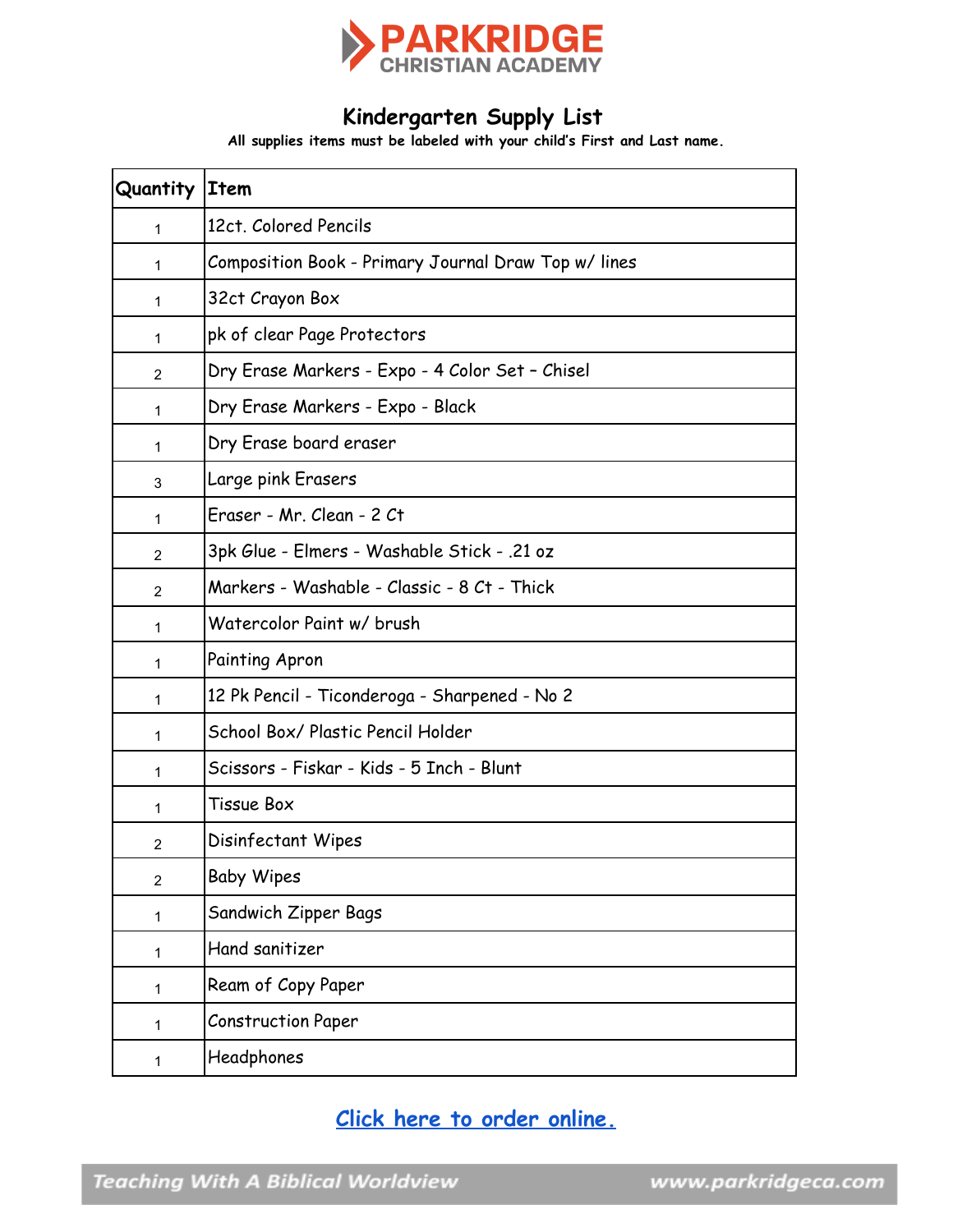

# **First Grade Supply List**

**All supplies must be labeled with your child's First and Last name.**

| Quantity       | Item                                                  |
|----------------|-------------------------------------------------------|
| 1              | 1.5 inch Binder w/ clear front pocket                 |
| 1              | 5 inch Binder w/ clear front pocket.                  |
| 1              | Pack of Divider tabs (5)                              |
| 1              | Pack of Clear Page Protectors                         |
| $\overline{2}$ | Folders (green & red)                                 |
| 1              | Clipboard                                             |
| 1              | 12ct Colored Pencils                                  |
| 3              | Composition Book - Primary Journal - Draw Top w/Lines |
| $\overline{2}$ | 24ct Crayons                                          |
| 1              | Dry Erase Markers - Expo - 4 Color Set - Chisel       |
| 1              | Dry Erase Markers - Expo - 2 Black                    |
| 1              | Dry Erase Board Eraser                                |
| 3              | Large White Paper Erasers                             |
| 1              | 12pk Washable Glue Sticks                             |
| 1              | Hand Sanitizer - Dispensing Pump                      |
| 1              | Highlighter - 2 Pack                                  |
| 1              | 8ct Washable Classic Thick Markers                    |
| 1              | Ream of Copy Paper                                    |
| 4              | 12 Pk Pencil - Ticonderoga - Sharpened - No 2         |
| 1              | School Box/ Plastic Pencil Box                        |
| 1              | Scissors - Fiskar - Kids - 5 Inch - Pointed           |
| 1              | set of wire-bound 3x5 index card                      |
| $\overline{2}$ | black sharpies                                        |
| $\overline{2}$ | Tissue Boxes                                          |
| 1              | <b>Baby Wipes</b>                                     |
| $\overline{2}$ | Disinfectant Wipes                                    |
| $\mathbf 1$    | Headphones                                            |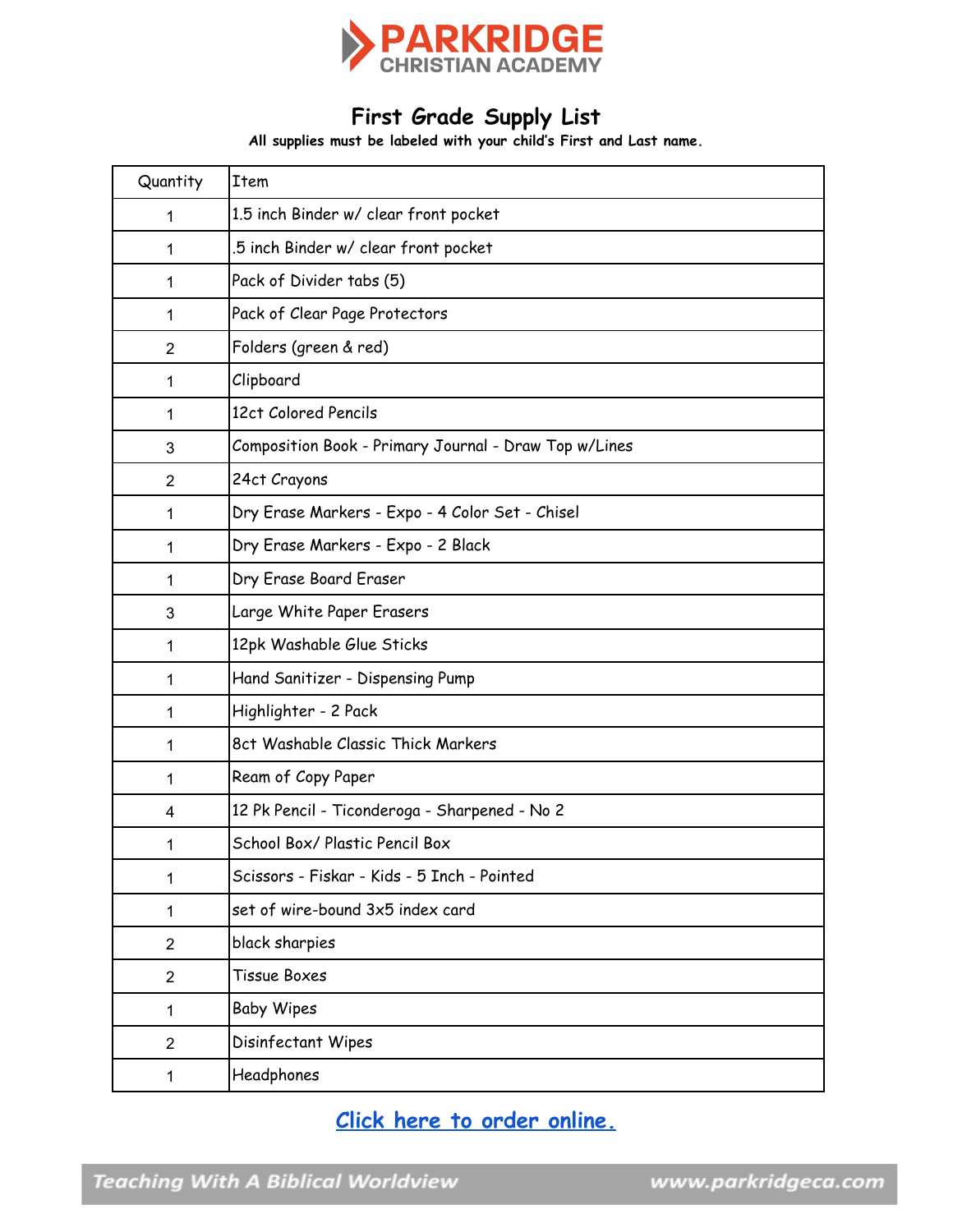

## **Second Grade Supply List**

**All supplies must be labeled with your child's First and Last name.**

| Quantity       | <b>Item</b>                                                 |
|----------------|-------------------------------------------------------------|
| $\mathbf{1}$   | 1.5 Inch (White only) Binder with clear pocket in front     |
| 1              | zipper three hole Pencil Case for Binder                    |
| 1              | Spiral - Index Card Notebook (not a package of index cards) |
| 1              | Clipboard                                                   |
| $\overline{2}$ | <b>Red Pens</b>                                             |
| $\mathbf{1}$   | Box of 24 Count crayons                                     |
| 1              | Box of 24 Count Colored Pencils                             |
| 1              | Box of Colored Markers                                      |
| 4              | Yellow Highlighters                                         |
| 1              | Scissor- Fiskar Kids - 5 Inch                               |
| 1              | <b>Black Fine Point Sharpie</b>                             |
| 1              | Package of 4 Dry Erase Markers                              |
| 1              | Ream of Computer Paper                                      |
| $\overline{2}$ | Large Glue Sticks                                           |
| 1              | Small Bottle of Elmer's Glue                                |
| $\overline{2}$ | 12 packs of Pencils (Ticonderoga Sharpened)                 |
| $\overline{2}$ | <b>Boxes of Tissues</b>                                     |
| 3              | Containers of Disinfectant Wipes                            |
| $\overline{2}$ | Packages of Baby Wipes                                      |
| $\overline{2}$ | Roll of Paper Towel                                         |
| $\overline{2}$ | Gallon Size Box of Zip-Loc Bags                             |
| 1              | Quart Size Box of Zip-Loc Bags                              |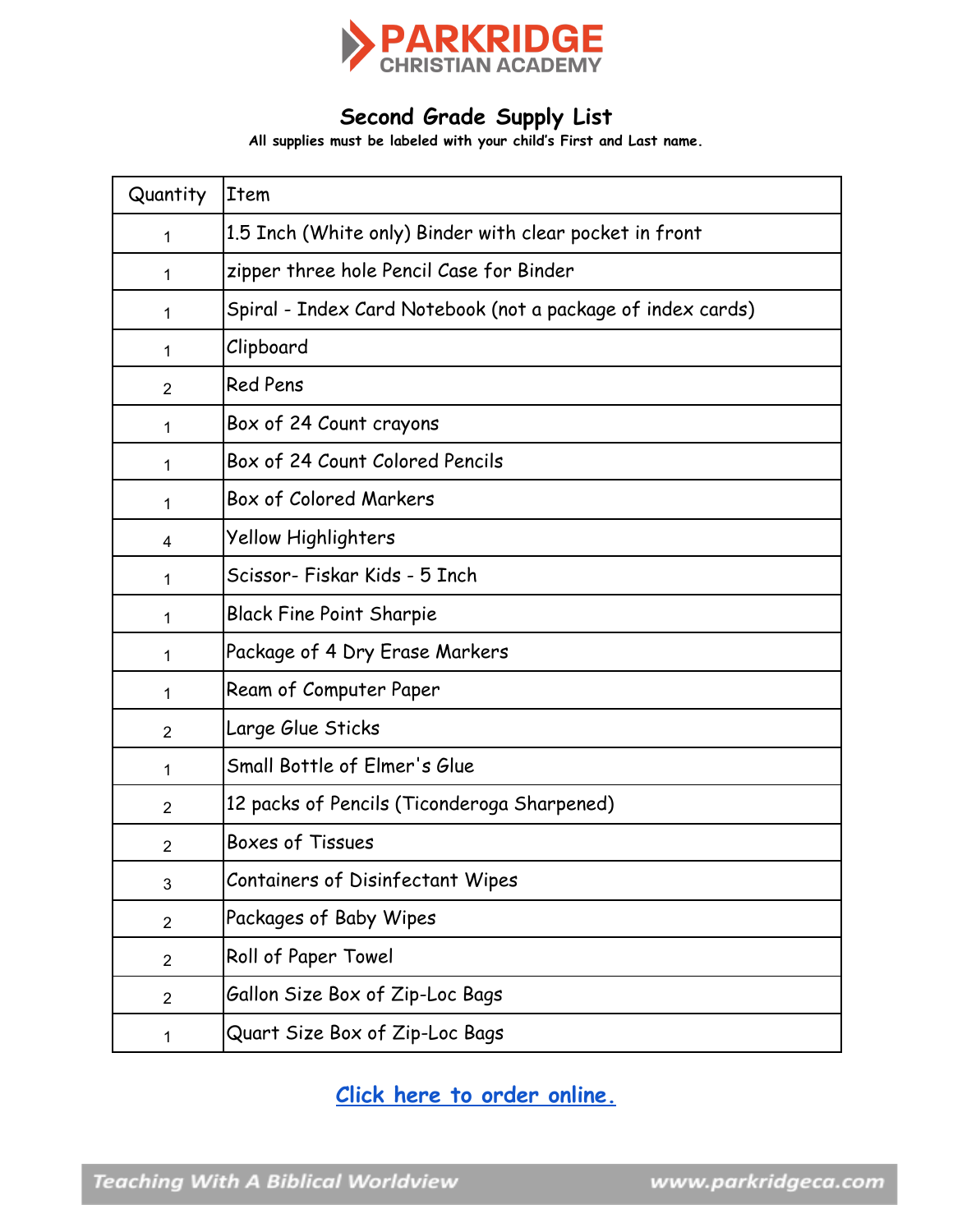

# **Third Grade Supply List**

**All supplies must be labeled with your child's First and Last name.**

| Quantity       | Item                                                             |
|----------------|------------------------------------------------------------------|
| 1              | 24 Ct Colored Pencils                                            |
| $\overline{c}$ | <b>Composition Books Wide Ruled</b>                              |
| 1              | 24 ct Crayons                                                    |
| $\overline{c}$ | 4 Color Set Dry Erase Markers                                    |
| 6              | Large Pink Erasers                                               |
| 4              | Folders - PLASTIC and POCKETS (1 RED, 1 GREEN, 1 BLUE, 1 YELLOW) |
| 1              | 3 pk Washable Glue Sticks                                        |
| $\mathbf{1}$   | 3pk Yellow Highlighter                                           |
| $\mathbf{1}$   | 8 ct Classic Washable Markers                                    |
| $\mathbf{1}$   | Ream of Copy Paper                                               |
| $\overline{c}$ | Wide Ruled Loose Leaf Paper                                      |
| $\overline{c}$ | 12 pk No 2 Sharpened Pencils                                     |
| $\mathbf{1}$   | Mesh Pencil Pouch                                                |
| 1              | 12 Inch Ruler with Metric edge                                   |
| $\mathbf{1}$   | .5 inch Pointed Kid Scissors                                     |
| 3              | Tissue Boxes                                                     |
| $\overline{c}$ | <b>Containers of Disinfectant Wipes</b>                          |
| 1              | <b>Container Baby Wipes</b>                                      |
| 1              | Pack of Quart Zipper Bags                                        |
| $\mathbf{1}$   | 2 pocket Music Folder                                            |
| $\mathbf{1}$   | Large Dispensing Pump of Hand Sanitizer                          |
| $\mathbf{1}$   | 2 pocket Music Folder                                            |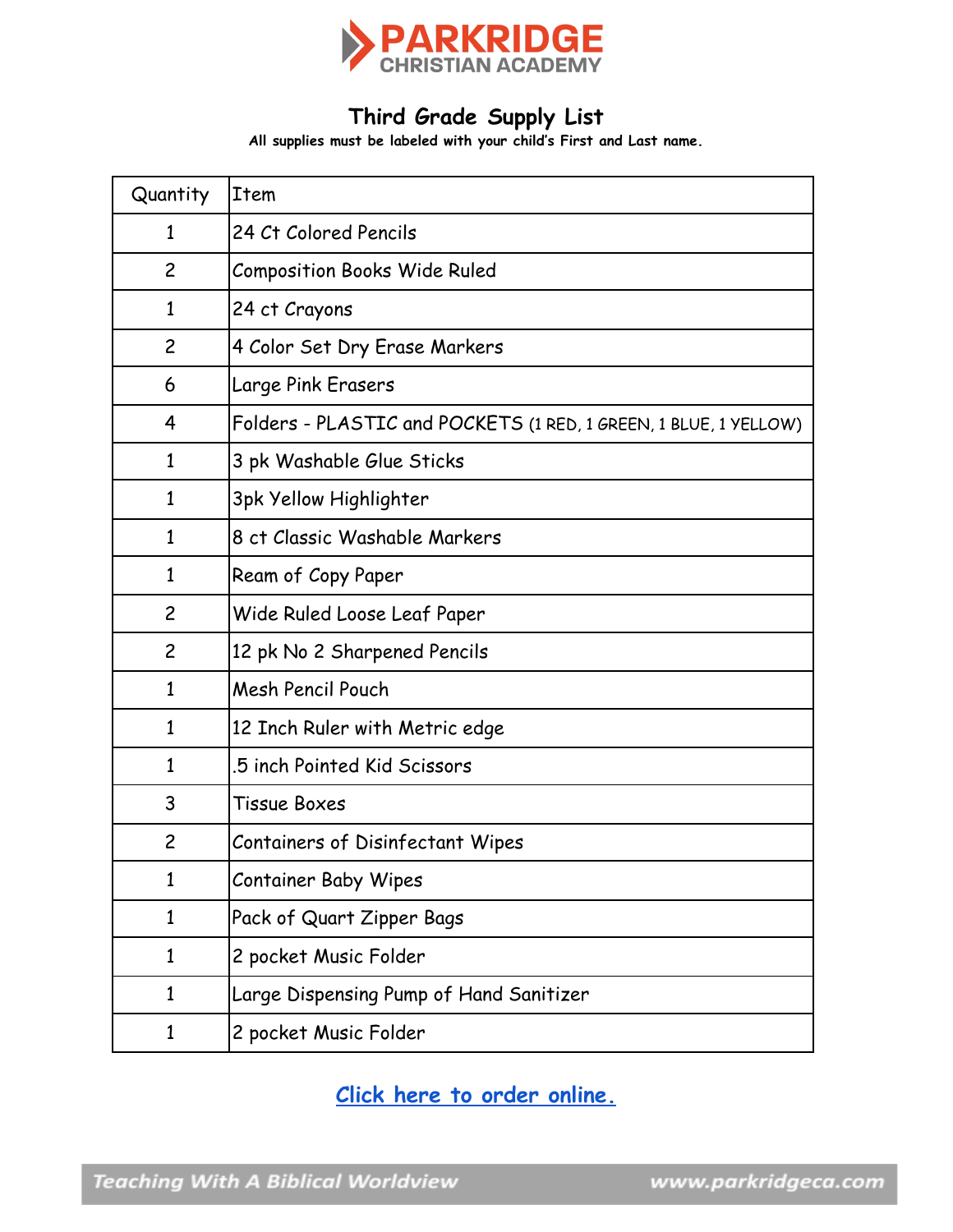

# **Fourth Grade Supply List**

**All supplies must be labeled with your child's First and Last name.**

| Quantity       | Item                                        |
|----------------|---------------------------------------------|
| $\mathbf 1$    | 1 Inch Binders                              |
| $\mathbf 1$    | 1.5 Inch clear view Binder                  |
| $\mathbf 1$    | Clipboard                                   |
| $\mathbf 1$    | 24 Ct Colored Pencils                       |
| $\overline{2}$ | <b>Composition Book - Wide Ruled</b>        |
| $\mathbf{1}$   | 8 Tab Divider - 8 Tab - Multicolor          |
| $\mathbf 1$    | 4 Color set Dry Erase Markers               |
| 1              | 4 Color set Dry Erase Markers Fine          |
| 3              | Large Erasers                               |
| 4              | Folder - Plastic & Pocket                   |
| 1              | pk Yellow Highlighter                       |
| 1              | 100 $Ct$ Index Cards - $3 \times 5$ - Ruled |
| $\mathbf{1}$   | 12 Ct Thick Washable Markers                |
| $\overline{2}$ | 1 Subject Wide Ruled Spiral Notebook        |
| $\mathbf 1$    | Ream of Copy Paper                          |
| 1              | Wide Ruled Loose-Leaf Paper                 |
| $\overline{2}$ | 12 Pk No 2 Pencil                           |
| 1              | Pencil Pouch                                |
| 1              | .5 Inch Pointed Kid Scissors                |
| $\overline{2}$ | Tissue Boxes                                |
| 1              | <b>Baby Wipes</b>                           |
| 1              | 2 pocket Music Folder                       |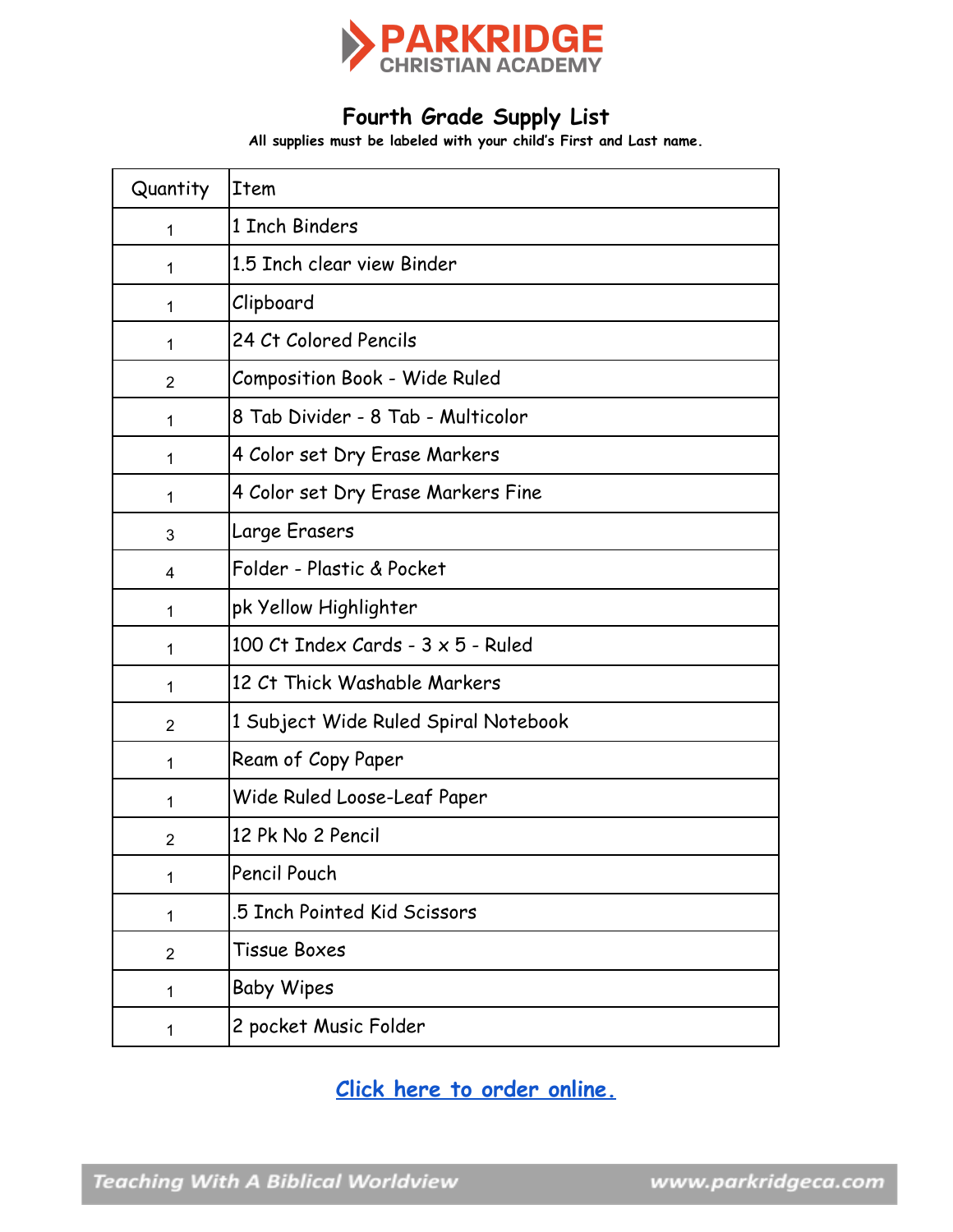

# **Fifth Grade Supply List**

**All supplies must be labeled with your child's First and Last name.**

| Quantity       | Item                                                              |
|----------------|-------------------------------------------------------------------|
| 1              | 1 inch clear view binder                                          |
| 1              | 2 inch clear view binder                                          |
| 1              | 8 tab dividers                                                    |
| 8              | fine dry erase black markers                                      |
| 1              | Ream of copy paper                                                |
| 1              | roll paper towels                                                 |
| 1              | 12 pack #2 pencils                                                |
| 1              | pencil pouch                                                      |
| 1              | 12 count erasable black or blue pens (Papermate or Pilot Frixion) |
| 1              | pk fine tip black sharpie                                         |
| 2              | tissue boxes                                                      |
| 1              | 2 pocket Music Folder                                             |
| $\overline{2}$ | packets of wide-ruled paper                                       |